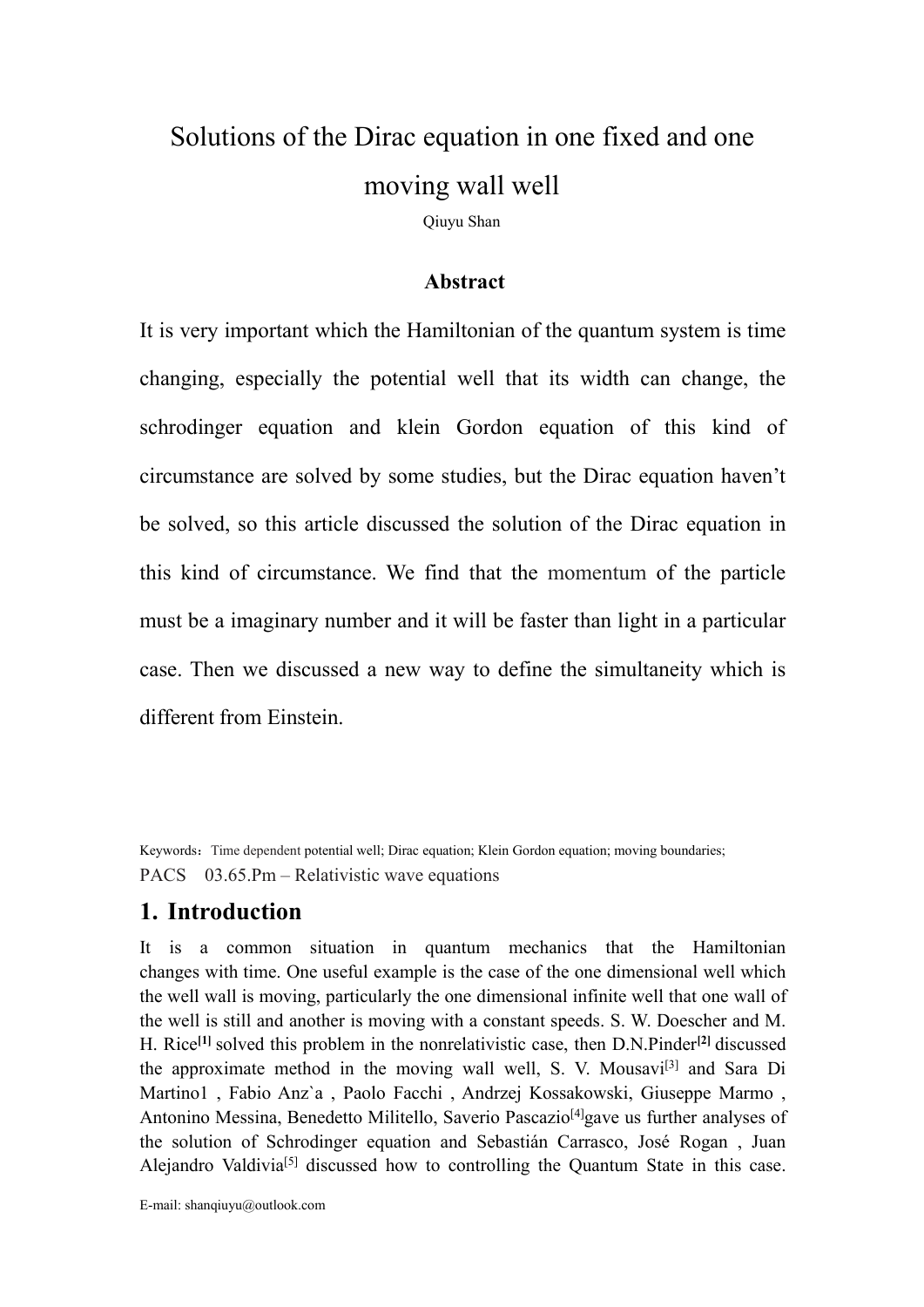Michael Koehn<sup>[6-7]</sup> and Iwo Bialynicki-Birula<sup>[8]</sup> solved the Klein Gordon equation with the time varying potential. But as far as I know that we haven't discussed the finite potential well and we also haven't discussed the solution of [Dirac](javascript:;) [equation](javascript:;) in this case. So this paper will solve the [Dirac](javascript:;) [equation](javascript:;) in this potential well:

$$
V(z) = \begin{cases} V_0 & (z \le 0) & \text{if} \\ 0 & (0 < z < L_0 + vt - vt_0) & \text{if} \\ V_0 & (z \ge L_0 + vt - vt_0) & \text{if} \end{cases} \tag{1}
$$

Where  $V_0$  is constant, *v* is the speed of the wall,  $L_0$  is the initial width of the well,  $t_0$  is the moment that the movement of wall begins, we can requiring that  $L_0 = vt_0$ , , and we will use this assumption in this paper if no specification is stated, [in](javascript:;) [other](javascript:;) [words](javascript:;) make the range of  $V = 0$  is  $[0, vt]$ . . The Dirac equation can be written as

$$
i\hbar \frac{\partial \psi}{\partial t} = -i\hbar c (\alpha^1 \frac{\partial \psi}{\partial x^1} + \alpha^2 \frac{\partial \psi}{\partial x^2} + \alpha^3 \frac{\partial \psi}{\partial x^3}) + \beta mc^2 \psi
$$
 (2)

If we choose a particular Basis, and discussed the particle which is up-spin and propagates in the *z* direction, The Dirac equation can be written as

$$
i\hbar \frac{\partial \psi}{\partial t} = -i\hbar c (\alpha^3 \frac{\partial \psi}{\partial z}) + \beta mc^2 \psi
$$
\n(3)

And the form of the solution is

$$
\psi(z,t) = \begin{bmatrix} \varphi_0(z,t) \\ 0 \\ \varphi_2(z,t) \\ 0 \end{bmatrix}
$$
 (4)

# **2. [Dirac](javascript:;) [equation](javascript:;) in the time independent potential well**

First, consider the potential well as

$$
V(z) = \begin{cases} V_0 & (z \le 0) & \text{I} \\ 0 & (0 < z < L_0) \\ V_0 & (z \ge L_0) & \text{III} \end{cases} \tag{5}
$$

If the eigenvalue of the energy is  $E$ , the part of solution which is the [function](javascript:;) of space in this three regions can be written as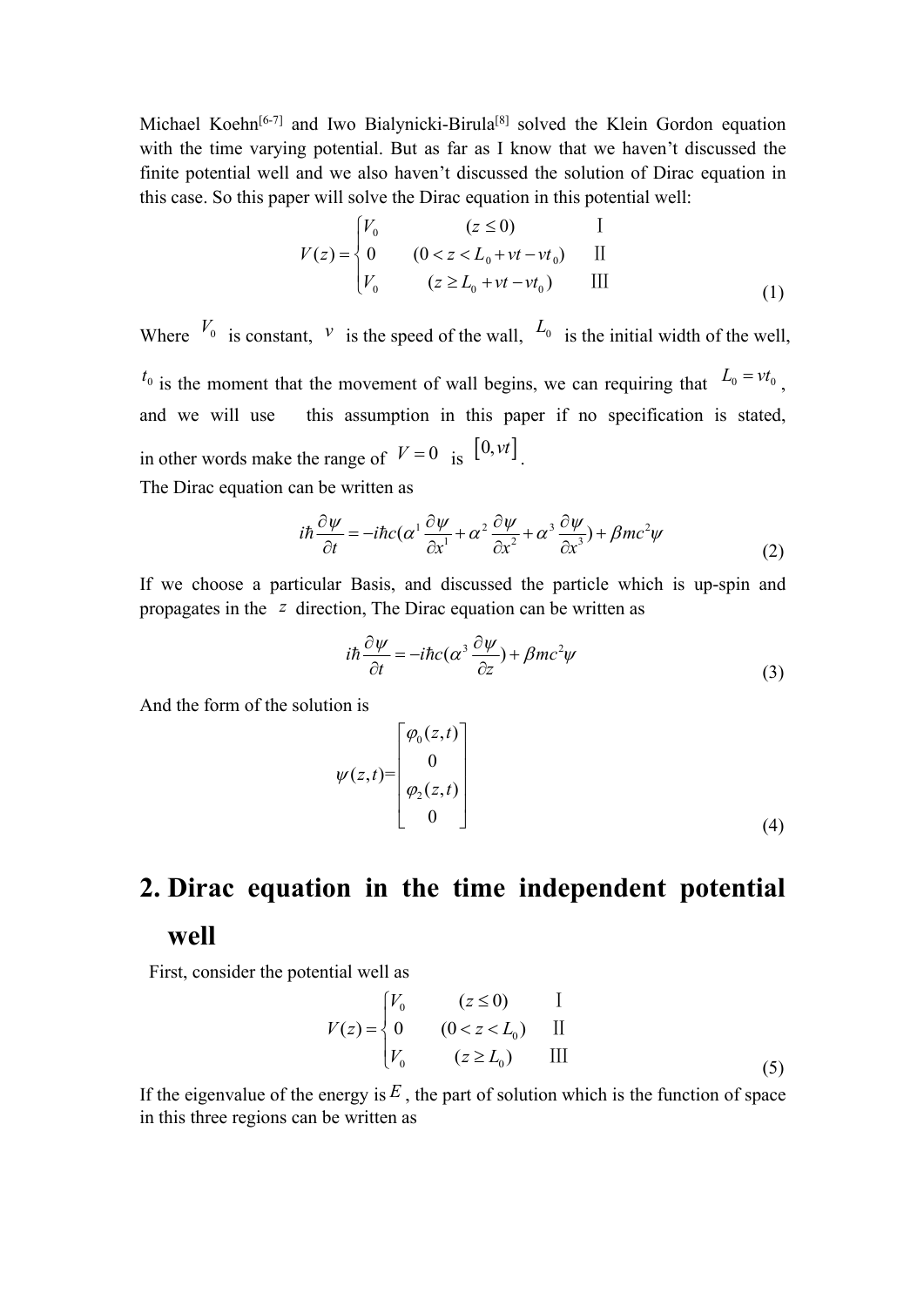I: 
$$
\varphi_1(z) = se^{ik_2z} \begin{pmatrix} 1 & 0 \ 0 & \frac{\hbar ck_2}{E - V_0 + mc^2} \end{pmatrix} + be^{-ik_2z} \begin{pmatrix} 1 & 0 \ 0 & \frac{\hbar ck_2}{E - V_0 + mc^2} \end{pmatrix}
$$
 (6)  
\nII:  $\varphi_{II}(z) = he^{ik_1z} \begin{pmatrix} 1 & 0 \ 0 & \frac{\hbar ck_1}{E + mc^2} \end{pmatrix} + Je^{-ik_1z} \begin{pmatrix} 1 & 0 \ 0 & 0 \ \frac{\hbar ck_1}{E + mc^2} & 0 \end{pmatrix}$  (7)  
\nIII:  $\varphi_{III}(z) = qe^{ik_2z} \begin{pmatrix} 1 & 0 \ 0 & \frac{\hbar ck_2}{E - V_0 + mc^2} \end{pmatrix} + re^{-ik_2z} \begin{pmatrix} 1 & 0 \ 0 & 0 \ \frac{\hbar ck_2}{E - V_0 + mc^2} & 0 \end{pmatrix}$  (8)  
\nolution in this three regions can be written as  $\psi_1(z, t) = \varphi_1(z)e^{\frac{-i(E - V_0)t}{h}}$ 

The solution in this three regions can be written as 
$$
\psi_1(z,t) = \varphi_1(z)e^{-\pi}
$$
  
\n
$$
\psi_{\text{II}}(z,t) = \varphi_{\text{II}}(z)e^{-\pi} \psi_{\text{III}}(z,t) = \varphi_{\text{III}}(z)e^{-\pi}
$$
\nwhere  $k_2 = \frac{\sqrt{(E-V_0)^2 - m^2c^4}}{\hbar c}$ ,  $k_1 = \frac{\sqrt{E^2 - m^2c^4}}{\hbar c}$ , from the boundary conditions and

the eigenvalue of the energy we know that the constant  $a, b, h, J, q, r$  can be written as

$$
z = 0: \qquad \begin{cases} \n s + b = h + J \\ \ns - b = \frac{k_2 (E + mc^2)}{k_1 (E - V_0 + mc^2)} (h - J) \n\end{cases} \n\tag{9}
$$
\n
$$
z = L_0: \qquad \begin{cases} \n q e^{ik_2 L_0} + r e^{-ik_2 L_0} = h e^{ik_1 L_0} + J e^{-ik_1 L_0} \\ \n q e^{ik_2 L_0} - r e^{-ik_2 L_0} = \frac{k_1 (E - V_0 + mc^2)}{k_2 (E + mc^2)} (h e^{ik_1 L_0} - J e^{-ik_1 L_0}) \n\end{cases} \n\tag{10}
$$

In [particular,](javascript:;) if  $V_0 > 0$  and  $|E - V_0| < mc^2$ ,  $k_2 = i|k_2|$ , The solution in I and III is an exponential function and  $b = q = 0$ .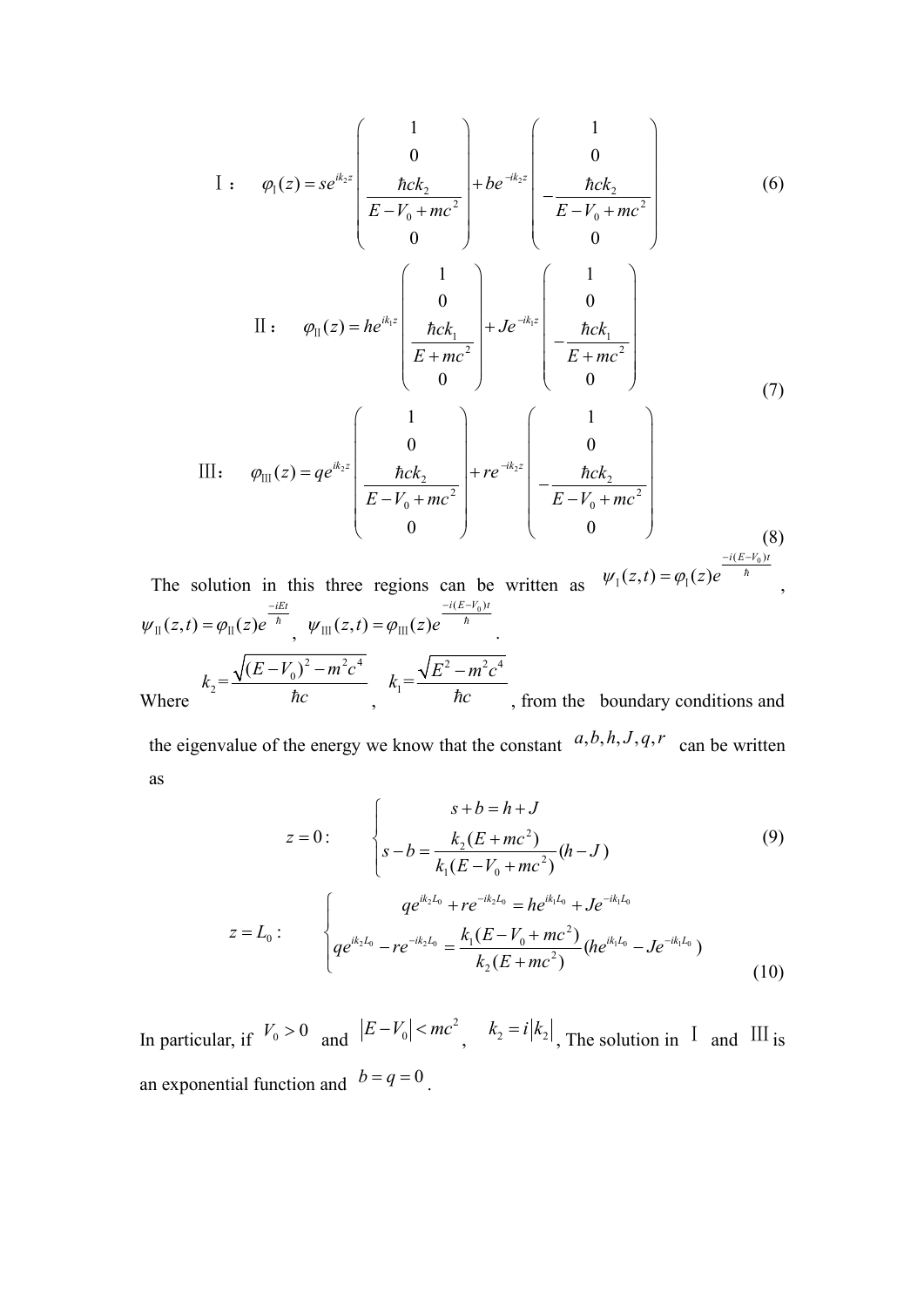## **3. Klein Gordon equation in a time-dependent potential well**

We will discuss this potential well first,

$$
V(z) = \begin{cases} 0 & 0 < z < vt \\ \infty & z \le 0, z \ge vt \end{cases} \tag{11}
$$

If the wave travels in the *z* direction, the Klein Gordon equation can be written as

$$
\hbar^2 \frac{\partial^2 \varphi(z,t)}{\partial t^2} - \hbar^2 c^2 \frac{\partial^2 \varphi(z,t)}{\partial z^2} + m^2 c^4 \varphi(z,t) = 0
$$
\n(12)

The [boundary](javascript:;) [conditions](javascript:;) is  $\varphi(0,t) = \varphi(vt,t) = 0$ . .

One can give the substitution

$$
x = \sqrt{\frac{ct+z}{ct-z}}, \quad y = \sqrt{c^2t^2 - z^2}
$$
 (13)

Like the [method](javascript:;) of Iwo Bialynicki-Birula<sup>[8]</sup> and Koehn  $M^{[6]}$ , the Klein Gordon equation will be written as

$$
-\hbar^2 y^2 \frac{\partial^2 \varphi(x, y)}{\partial y^2} + \hbar^2 x^2 \frac{\partial^2 \varphi(x, y)}{\partial x^2} - \hbar^2 y \frac{\partial \varphi(x, y)}{\partial y}
$$
  
+
$$
\hbar^2 x \frac{\partial \varphi(x, y)}{\partial x} - m^2 c^2 y^2 \varphi(x, y) = 0
$$
\n(14)

$$
\varphi(1, y) = \varphi\left(\sqrt{\frac{c + v}{c - v}}, y\right) = 0
$$

The [boundary](javascript:;) [conditions](javascript:;) is

We can assume that  $\varphi(x, y) = f(x)g(y)$  and obtain

$$
\frac{\hbar^2 x^2}{f(x)} \frac{d^2 f(x)}{dx^2} + \frac{\hbar^2 x}{f(x)} \frac{df(x)}{dx}
$$
\n
$$
= \frac{\hbar^2 y^2}{g(y)} \frac{d^2 g(y)}{dy^2} + \frac{\hbar^2 y}{g(y)} \frac{dg(y)}{dy} - m^2 c^2 y^2 = a
$$
\n(15)

Where  $a$  is a [constant](javascript:;), it is not connected with  $x, y$ . .

We can solve the two equations above easily,

$$
f(x) = c_1 x^{\frac{\sqrt{a}}{h}} + c_2 x^{-\frac{\sqrt{a}}{h}}
$$
 (16)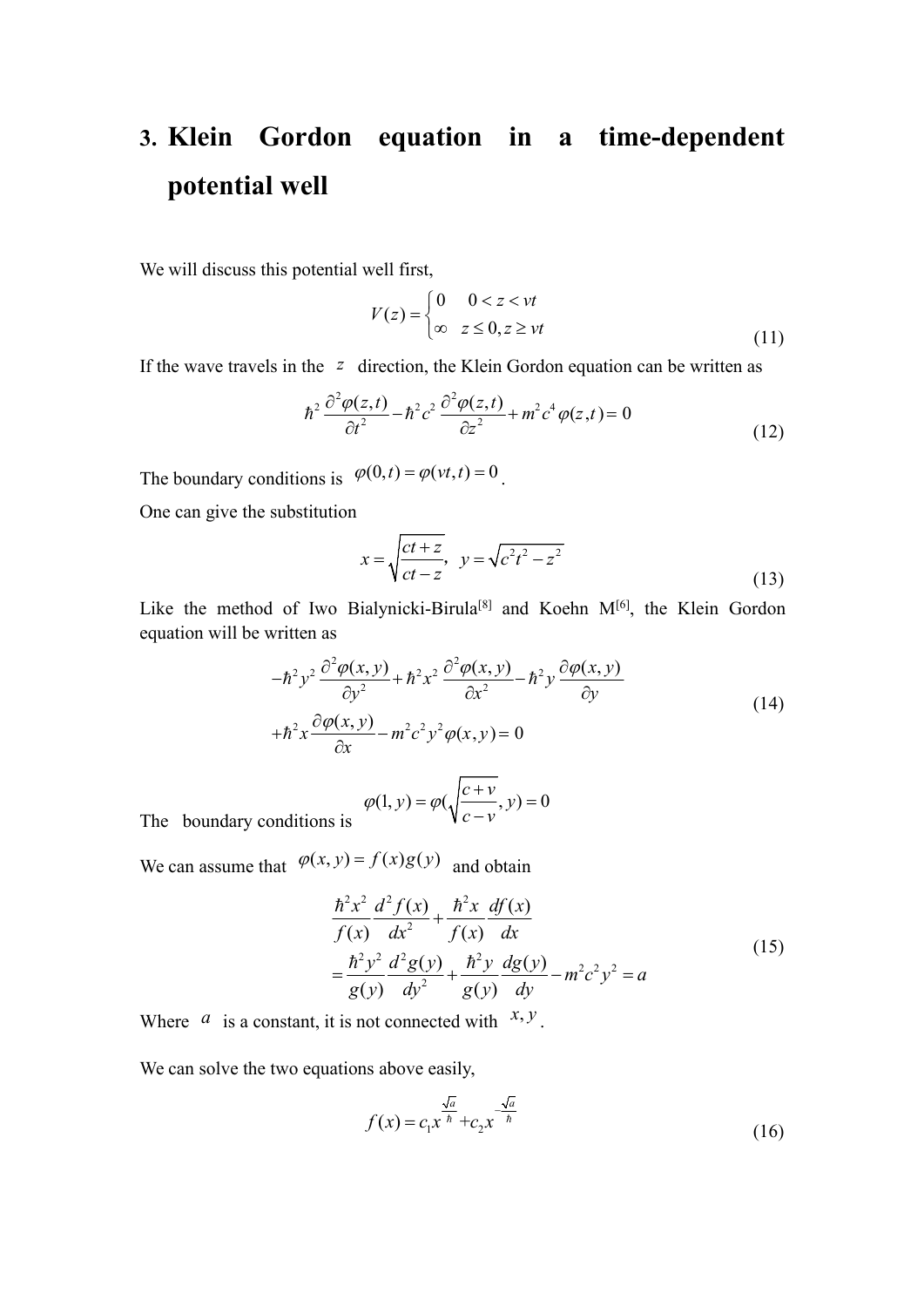$$
g(y) = c_3 J_{\frac{\sqrt{a}}{h}}(\frac{mcy}{\hbar}) + c_4 Y_{\frac{\sqrt{a}}{h}}(\frac{mcy}{\hbar})
$$
\n(17)

Where  $c_1, c_2, c_3, c_4$  are [constants](javascript:;),  $\frac{J_{\sqrt{a}}}{\hbar} \left( \frac{mcy}{\hbar} \right)$  and  $\frac{Y_{\sqrt{a}}}{\hbar} \left( \frac{mcy}{\hbar} \right)$  are Bessel function  $\frac{a}{\hbar}$   $\hbar$  and  $\frac{\sqrt{a}}{\hbar}$   $\hbar$  are Bessel function  $Y_{\sqrt{a}}\left(\frac{mcy}{b}\right)$  $\frac{a}{\hbar}$   $\hbar$  are [Bessel](javascript:;) [function](javascript:;),

we can get the [solution](javascript:;) of the Klein Gordon equation

$$
\varphi(x, y) = \sum_{a} (c_1 x^{\frac{\sqrt{a}}{\hbar}} + c_2 x^{\frac{-\sqrt{a}}{\hbar}}) [c_3 J_{\frac{\sqrt{a}}{\hbar}}(\frac{mcy}{\hbar}) + c_4 Y_{\frac{\sqrt{a}}{\hbar}}(\frac{mcy}{\hbar})]
$$
(18)

Using the boundary condition and define  $ik_n = \frac{\sqrt{a}}{\hbar}$ ,  $k_n = \frac{n\pi}{\sqrt{a}}$  we can get the  $ln \sqrt{\frac{c+v}{c}}$  $c - v$  $=\frac{n\pi}{\sqrt{m}}$  we can get the  $+v$  $\frac{y}{y}$  we can get the<br> $\frac{y}{-y}$ ,

[solution](javascript:;) of the Klein Gordon equation in this potential well

$$
\varphi(x, y) = \sum_{n} \sin(k_n \ln x) \left[ c_3 J_{\frac{\sqrt{a}}{\hbar}} \left( \frac{mcy}{\hbar} \right) + c_4 Y_{\frac{\sqrt{a}}{\hbar}} \left( \frac{mcy}{\hbar} \right) \right]
$$
(19)

#### **4. Dirac equation in a time-dependent potential well**

We will discuss the [Dirac](javascript:;) [equation](javascript:;) in the potential well as we defined in (1), the form of the Dirac equation in this case is

$$
\begin{cases}\ni\hbar\frac{\partial\varphi_{0}(z,t)}{\partial t} = -i\hbar c\frac{\partial\varphi_{2}(z,t)}{\partial z} + mc^{2}\varphi_{0}(z,t) \\
i\hbar\frac{\partial\varphi_{2}(z,t)}{\partial t} = -i\hbar c\frac{\partial\varphi_{0}(z,t)}{\partial z} - mc^{2}\varphi_{2}(z,t)\n\end{cases}
$$
\n(20)

If  $U_1(z,t) = \varphi_0(z,t) + \varphi_2(z,t)$ ,  $U_2(z,t) = \varphi_0(z,t) - \varphi_2(z,t)$ , one can obtain

$$
\begin{cases}\ni\hbar\frac{\partial U_1(z,t)}{\partial t} = -i\hbar c \frac{\partial U_1(z,t)}{\partial z} + mc^2 U_2(z,t) \\
i\hbar\frac{\partial U_2(z,t)}{\partial t} = i\hbar c \frac{\partial U_2(z,t)}{\partial z} + mc^2 U_1(z,t)\n\end{cases} \tag{21}
$$

And then

$$
\hbar^2 \frac{\partial^2 U_1(z,t)}{\partial t^2} - \hbar^2 c^2 \frac{\partial^2 U_1(z,t)}{\partial z^2} + m^2 c^4 U_1(z,t) = 0
$$
\n(22)

$$
x = \sqrt{\frac{ct+z}{ct-z}}, \quad y = \sqrt{c^2t^2 - z^2}
$$

This is a Klein Gordon equation in fact, so we define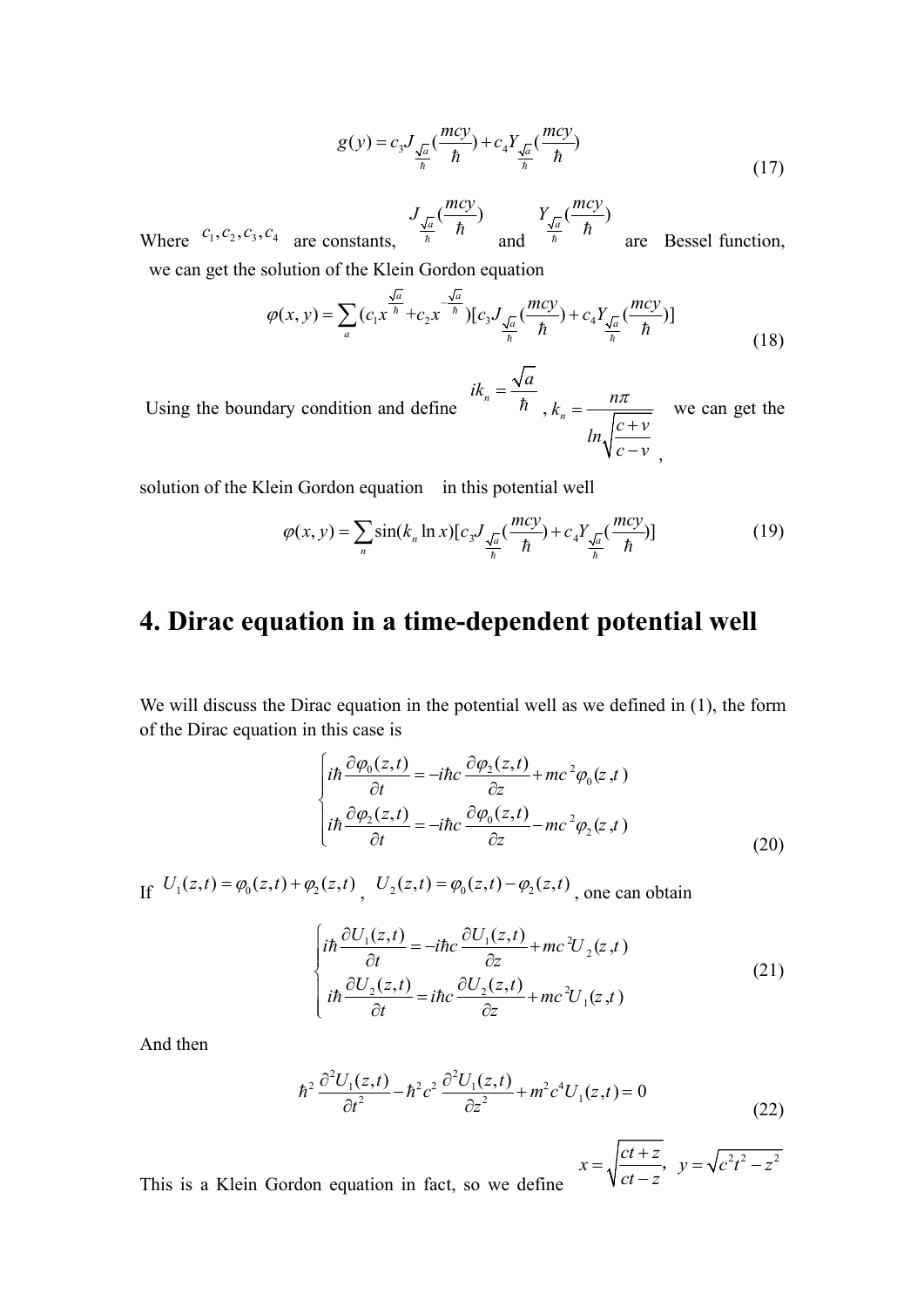and get the [solution](javascript:;)

$$
U_1(x, y) = \sum_{a} (c_1 x^{\frac{\sqrt{a}}{h}}) [c_2 J_{\frac{\sqrt{a}}{h}}(\frac{mcy}{h}) + c_3 Y_{\frac{\sqrt{a}}{h}}(\frac{mcy}{h})]
$$
  
+ $(c_4 x^{\frac{-\sqrt{a}}{h}}) [c_5 J_{\frac{\sqrt{a}}{h}}(\frac{mcy}{h}) + c_6 Y_{\frac{\sqrt{a}}{h}}(\frac{mcy}{h})]$  (23)

We also can calculate  $U_2(x, y)$ 

$$
U_2(x, y) = \sum_{a} i(c_1 x^{\frac{\sqrt{a}}{\hbar}-1}) [c_2 J_{\frac{\sqrt{a}}{\hbar}-1}(\frac{mcy}{\hbar}) + c_3 Y_{\frac{\sqrt{a}}{\hbar}-1}(\frac{mcy}{\hbar})]
$$
  
- $ic_4 (x^{\frac{\sqrt{a}}{\hbar}-1}) [c_5 J_{\frac{\sqrt{a}}{\hbar}+1}(\frac{mcy}{\hbar}) + c_6 Y_{\frac{\sqrt{a}}{\hbar}+1}(\frac{mcy}{\hbar})]$  (24)

And so

$$
\varphi_{0}(x,y)=\frac{1}{2}\sum_{a}\{(c_{1}x^{\frac{\sqrt{a}}{h}})[c_{2}J_{\frac{\sqrt{a}}{h}}(\frac{mcy}{h})+c_{3}Y_{\frac{\sqrt{a}}{h}}(\frac{mcy}{h})]
$$
  
+ $(c_{4}x^{\frac{\sqrt{a}}{h}})[c_{5}J_{\frac{\sqrt{a}}{h}}(\frac{mcy}{h})+c_{6}Y_{\frac{\sqrt{a}}{h}}(\frac{mcy}{h})]$   
+ $i(c_{1}x^{\frac{\sqrt{a}}{h}-1})[c_{2}J_{\frac{\sqrt{a}}{h}-1}(\frac{mcy}{h})+c_{3}Y_{\frac{\sqrt{a}}{h}-1}(\frac{mcy}{h})]$   
- $ic_{4}(x^{\frac{\sqrt{a}}{h}-1})[c_{5}J_{\frac{\sqrt{a}}{h}+1}(\frac{mcy}{h})+c_{6}Y_{\frac{\sqrt{a}}{h}+1}(\frac{mcy}{h})]$ \n(25)

$$
\varphi_{2}(x,y)=\frac{1}{2}\sum_{a}\{(c_{1}x^{\frac{\sqrt{a}}{\hbar}})[c_{2}J_{\frac{\sqrt{a}}{\hbar}}(\frac{mcy}{\hbar})+c_{3}Y_{\frac{\sqrt{a}}{\hbar}}(\frac{mcy}{\hbar})]
$$
  
+ $(c_{4}x^{\frac{\sqrt{a}}{\hbar}})[c_{5}J_{\frac{\sqrt{a}}{\hbar}}(\frac{mcy}{\hbar})+c_{6}Y_{\frac{\sqrt{a}}{\hbar}}(\frac{mcy}{\hbar})]$   
- $i(c_{1}x^{\frac{\sqrt{a}}{\hbar}-1})[c_{2}J_{\frac{\sqrt{a}}{\hbar}-1}(\frac{mcy}{\hbar})+c_{3}Y_{\frac{\sqrt{a}}{\hbar}-1}(\frac{mcy}{\hbar})]$   
+ $ic_{4}(x^{\frac{\sqrt{a}}{\hbar}-1})[c_{5}J_{\frac{\sqrt{a}}{\hbar}+1}(\frac{mcy}{\hbar})+c_{6}Y_{\frac{\sqrt{a}}{\hbar}+1}(\frac{mcy}{\hbar})]$  (26)

We notice that  $L_0$  and  $vt_0$  can be substituted for each other in our calculation, if  $L_0 = vt_0$ ,  $L_1 = vt_1$ , the [solution](javascript:;) at  $t_1$ ,  $\varphi_0(z,t_1)$  and  $\varphi_2(z,t_1)$  should should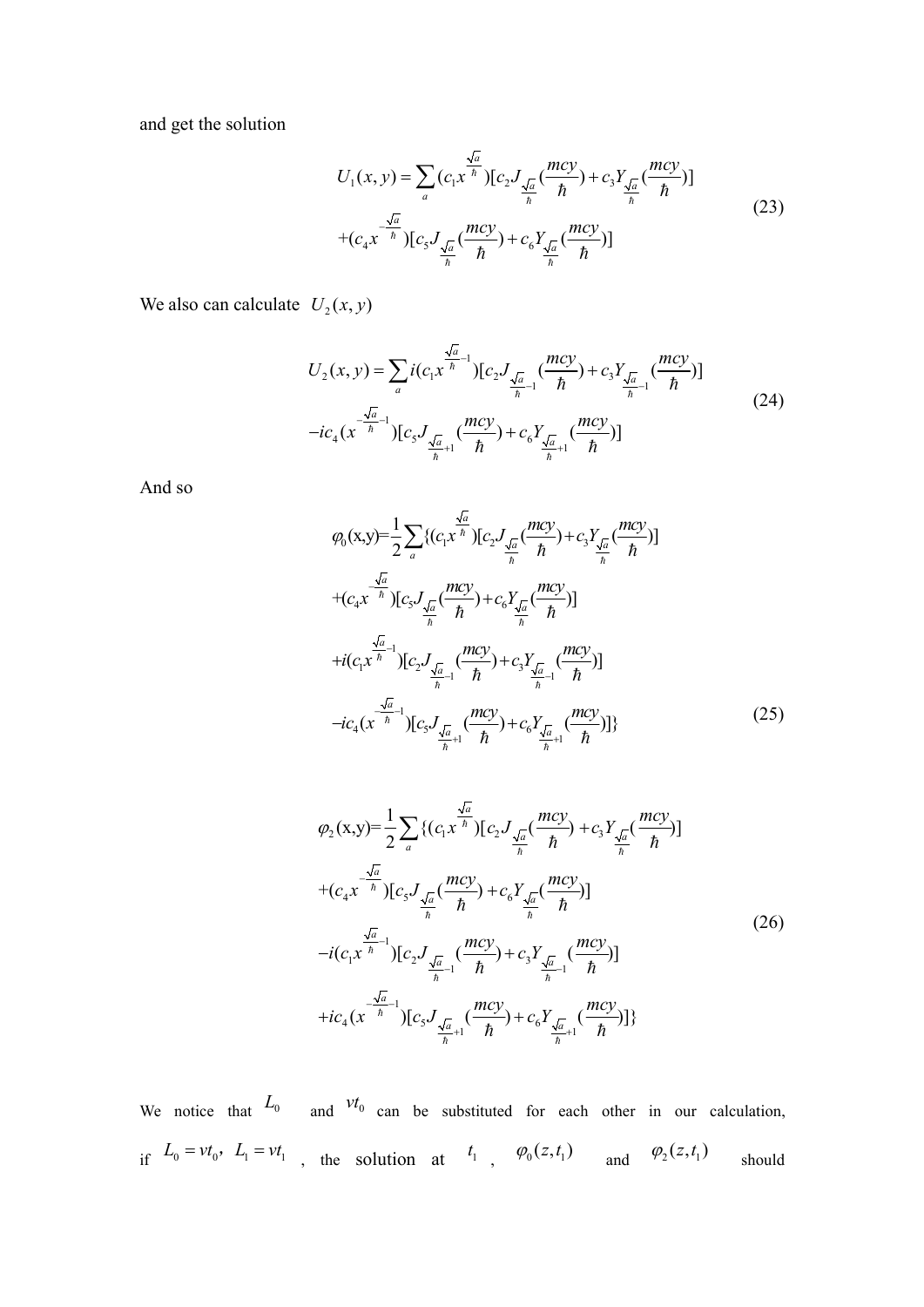satisfy the boundary condition which is given by  $L_0 = vt_1$ , so we can write the [solution](javascript:;) at one moment in the case that  $V = 0$ ,  $\varphi_0(z,t_1)$  and  $\varphi_2(z,t_1)$  as the sum of plane waves and calculate the solution in the [region](javascript:;) that  $V = V_0$  by using the method in the second part.

There is a important quantity in the equation of the potential well (1), it is the speed of the movement of the well,  $\nu$ , However, this velocity is not necessarily the velocity which the potential well wall moves, but may also be the velocity which the potential well wall builds up or collapses. It is interesting to note that the speed of building or collapsing of the wall could exceed the speed of light because it is not the speed of a really object. We will discuss the particle in the region  $\text{II}$  when  $v < -c$ .

If 
$$
V_0 = \infty
$$
, we will get that  $U_1(x, y) = 0$  where  $x = 0, x = \sqrt{\frac{c + v}{c - v}}$ , we can know that

*a a and* **b** *a a na a a n a a a a a a a a a a a a a a a a a*  $\hbar$ must be a real number and the momentum of the particle in the region Ⅱ could be an imaginary number, it means that the speed of the particle in the region II would faster than light. We can find an example about it, when  $t = t_0$  and the mass of the particle is  $m$ , the wave function of the particle is

$$
\varphi_{0}(x,y) = \frac{c_{1}}{2} \left[ x^{\frac{\sqrt{a}}{\hbar}} J_{\frac{\sqrt{a}}{\hbar}}(\frac{mcy}{\hbar}) + ix^{\frac{\sqrt{a}}{\hbar}-1} J_{\frac{\sqrt{a}}{\hbar}-1}(\frac{mcy}{\hbar}) \right]
$$
  

$$
\varphi_{2}(x,y) = \frac{c_{1}}{2} \left[ x^{\frac{\sqrt{a}}{\hbar}} J_{\frac{\sqrt{a}}{\hbar}}(\frac{mcy}{\hbar}) - ix^{\frac{\sqrt{a}}{\hbar}-1} J_{\frac{\sqrt{a}}{\hbar}-1}(\frac{mcy}{\hbar}) \right]
$$

Where  $x = \sqrt{\frac{c_0 + 2}{v}}$   $y = \sqrt{c^2 t_0^2 - z^2}$  $0 \left( \begin{array}{cc} 0 & \mathcal{L} \end{array} \right)$  $x = \sqrt{ct_0 + z}$   $y = \sqrt{c^2t_0^2 - z^2}$   $z = \sqrt{a^2 + z^2}$  $ct_0 - z$   $V^{-0}$ , if  $\hbar$  $y = \sqrt{ct_0 + z}$   $y = \sqrt{c^2 t_0^2 - z^2}$  is  $\frac{\sqrt{a}}{a}$  is used into  $\frac{d^2z}{dz^2}$   $y = \sqrt{c^2t_0^2 - z^2}$ , if  $\frac{\sqrt{u}}{\hbar}$  is real integers, we can get *a*  $\hbar$  is real integers, we can get that the

average value of the momentum of the particle in the region II would be a complex number, if the momentum is  $p = \frac{mv}{\sqrt{v^2}}$ , we will know th  $\frac{v}{a^2}$  $p = \frac{mv}{\sqrt{mv}}$ , we will know that there n  $v^2$  $=\frac{mv}{\sqrt{1-\frac{v^2}{c^2}}}$ , we will know that there must  $-\frac{v}{2}$ , we will know that there must be the

particle which the momentum od it is an imaginary number.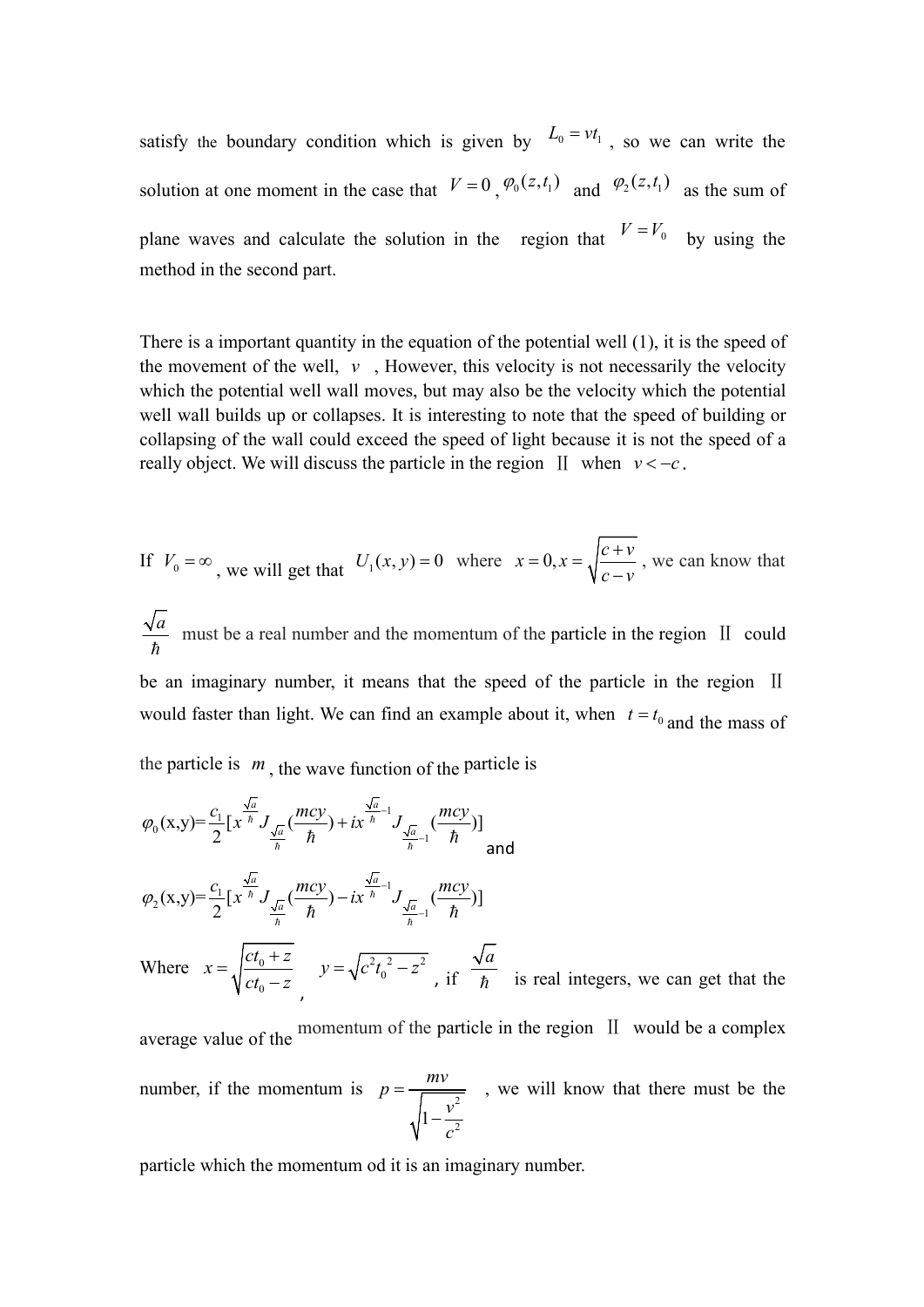Another interesting conclusion is that the wave function of the particle in anywhere will change when the well begin to move or build or collapse. The change of the wave function and the moving of the well is simultaneity. That means that we can find a new way to define the simultaneity which is different from Einstein's method in his famous paper. [9]

## **5. Conclusion**

It is very difficult for us to solve the exact solution of Schrodinger equation, Klein Gordon equation or Dirac equation if the Hamiltonian of the quantum system is time varying, solving the Dirac equation is even more difficult because it is an [equation](javascript:;) [set,](javascript:;) this paper discussed the solution of Dirac equation when the particle is moving in the one dimensional, finite potential well that one wall of the well is [still](javascript:;) and another is moving with a constant speeds, because the Klein tunneling, the properties of Dirac particle is very different from the solution of Schrodinger equation and Klein Gordon equation. We discussed the motion with uniform velocity only, but an extension of this paper is any movement of the potential well, it will be useful.

We also discussed the character of the particle when  $v < -c$  and find that its momentum must be a imaginary number and it will be faster than light. Then we discussed a new way to define the simultaneity.

### **References**

- [1] Doescher, and W. S. . "Infinite Square-Well Potential with a Moving Wall." American Journal of Physics 37.12(1969):1246-1249.
- [2] Pinder, and N. D. . "The contracting square quantum well." American Journal of Physics 58.1(1990):54-58.

[3] Mousavi, S. V. . "Quantum effective force in an expanding infinite square-well potential and Bohmian perspective." Physica Scripta 86.3(2012):471-473.

[4] Martino, S. D. , et al. "A quantum particle in a box with moving walls." Journal of Physics A Mathematical and Theoretical 46.36(2013).

[5] Carrasco, S. , J. Rogan , and J. A. Valdivia . "Controlling the Quantum State with a time varying potential." Scientific Reports 7.1(2017).

[6] Koehn.M. . "Solutions of the Klein-Gordon equation in an infinite square-well